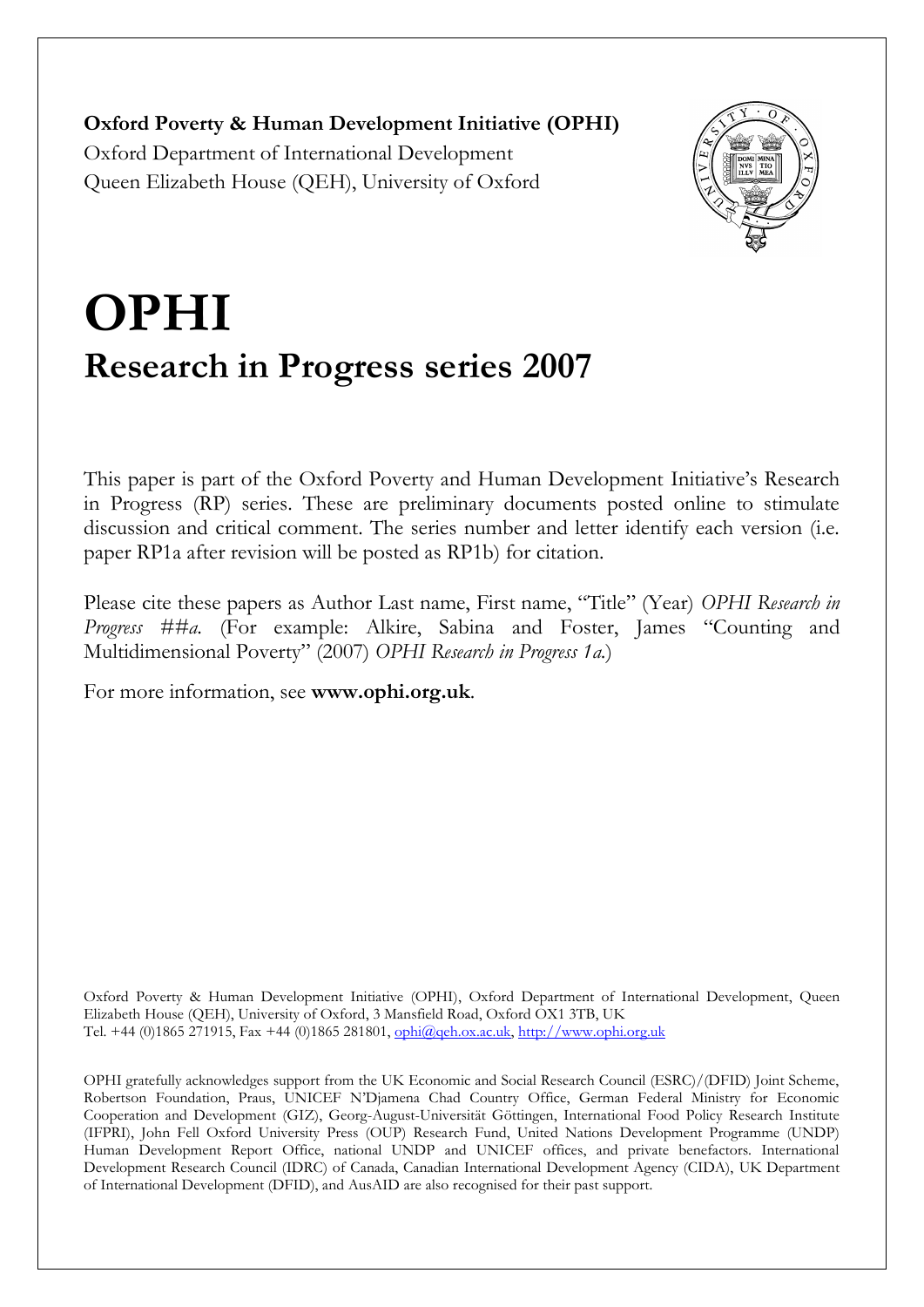# COUNTING AND MULTIDIMENSIONAL POVERTY<sup>1</sup>

#### Sabina Alkire and James Foster

Multidimensional poverty has risen to prominence among researchers and policymakers. The compelling writings of Amartya Sen, participatory exercises in many countries, and the Millennium Development Goals (MDGs) all draw attention to multiple deprivations and their interconnections. A key direction for research has been the development of a coherent framework for measuring multidimensional poverty that builds on the techniques developed in unidimensional (monetary) space and can be applied to data on other dimensions.

#### Why do we need multidimensional measures?

Human progress—whether considered as well-being, fulfillment, the expansion of freedoms, or meeting the MDGs—encompasses multiple aspects of life, such as being educated, employed, and well-nourished. Income and consumption indicators reflect material resources that are vital for the achievement of many capabilities. The use of monetary indicators alone often reflects an assumption that these indicators are good proxies for multidimensional poverty: that people who are consumption poor are nearly the same as those who suffer malnutrition, are ill-educated, or disempowered. But monetary poverty often provides insufficient policy guidance regarding deprivations in other dimensions. As Table 1 illustrates, counting as poor *only* those who are income deprived can result in omitting a significant proportion of poor people in some areas and in over-reporting poverty in others. Ruggeri-Laderchi, Saith and Stewart (2003) observe that in India, 43 percent of children and more than half of adults who were capability poor (using education or health as the indicator) were not in monetary poverty; similarly, more than half of the nutritionpoor children were not in monetary poverty. Monetary poverty appears to significantly misidentify deprivations in other dimensions. Multidimensional poverty measures are required to provide a more accurate representation of the multiple deprivations different people suffer.

#### The Problem of Complex Poverty Measures

Although more individual and household survey data exists today than at any time previously, the question remains how to condense social and economic indicators into lean measures that can be easily interpreted, and that can inform policy. The problem of overly complex poverty measures has haunted past initiatives. A satisfactory multidimensional poverty measure should satisfy some basic criteria. For example, it must:

> be understandable and easy to describe  $\bullet$

<sup>&</sup>lt;sup>1</sup> This chapter summarizes S. Alkire and J. Foster, Counting and Multidimensional Poverty Measures, OPHI Working Paper Series (7). www.ophi.org.uk, 2007.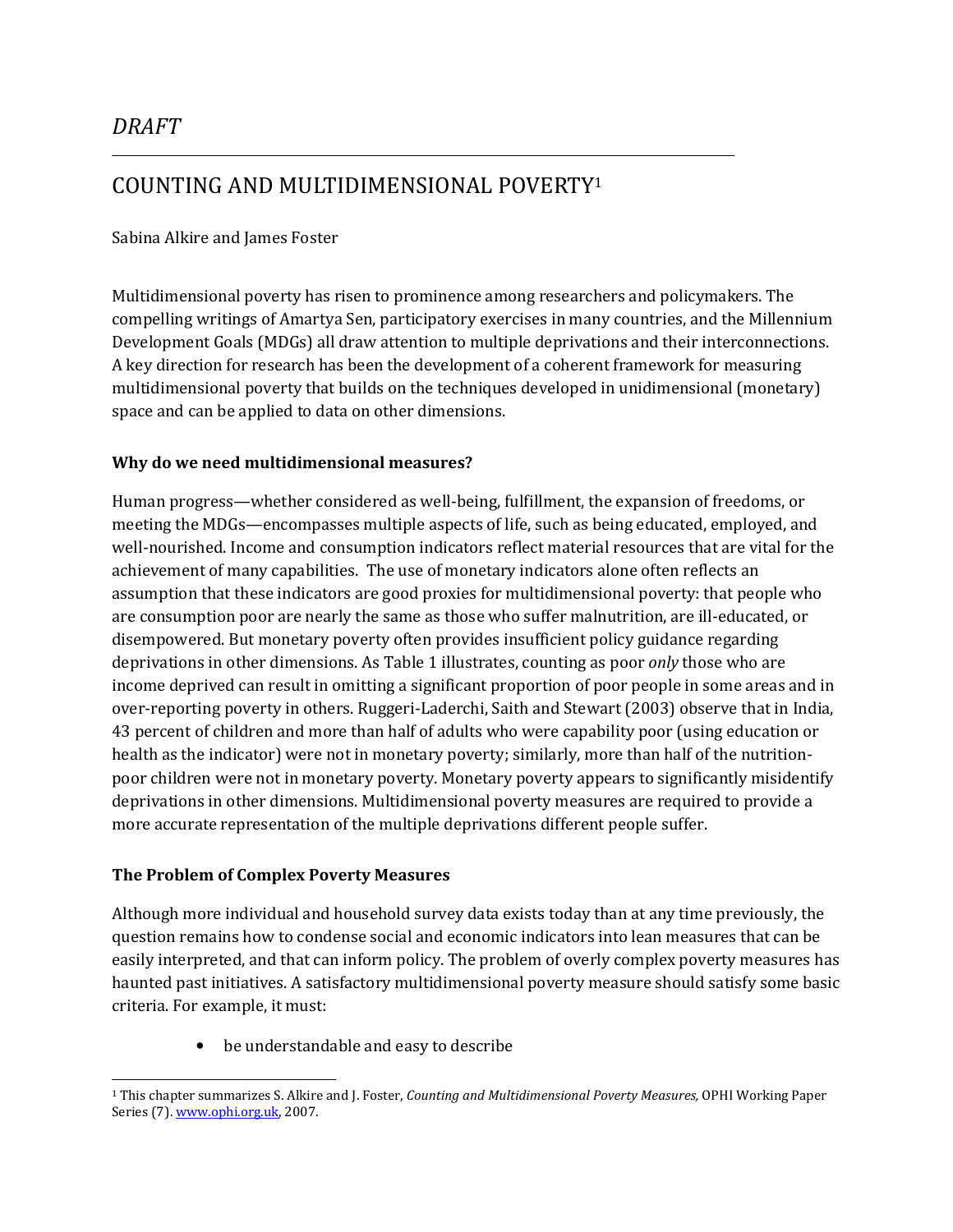- conform to "common sense" notions of poverty
- be able to target the poor, track changes, and guide policy.
- be technically solid
- be operationally viable
- be easily replicable.

The multidimensional poverty methodology presented in this chapter addresses these criteria. It is related to the *user-friendly* 'counting' approaches, but provides a more flexible way to identify who is poor. It satisfies a number of desirable *properties*, including decomposability. It is very *adaptable* to different contexts and purposes, in that different dimensions and indicators can be selected depending on the purpose at hand. For example, different dimensions of poverty might be relevant in different countries. The methodology could also be used within one sector, to represent quality of education, or dimensions of health, for example. In addition, different weights can be applied to dimensions or indicators. Furthermore, *ordinal*, *categorical*, and *cardinal* data can all be used. The signal advantages of this measure for policy are that it is highly intuitive, easy to calculate, and can be decomposed by geographic area, ethnicity, or other variables. The measure can then be broken down into its individual dimensions to *identify which deprivations are driving multidimensional poverty* in different regions or groups. This last factor makes it a powerful tool for guiding policies to address deprivations in different groups efficiently. It is also an effective tool for targeting.

## The Dual Cut-off Method of Identification

Poverty measurement can be broken down conceptually into two distinct steps: the *identification* step defines the cut-off(s) for distinguishing the poor from the non-poor. The *aggregation* step brings together the data on the poor into an overall indicator of poverty.

Choosing an approach by which to identify the poor is more complex when poverty measures draw on multiple variables. At present, there are three main methods of identification: unidimensional, union, and intersection:

- 1. In the *unidimensional* approach, the multiple indicators of well-being are combined into a single aggregate variable, and a poverty cut-off is set on this aggregate variable. A person is identified as poor when his/her achievements fall below this cut-off level. The unidimensional method of identification takes into account dimensional deprivations, but only insofar as they affect the aggregate indicator. There is minimal scope for valuing deprivations in many dimensions independently of one another, something that is viewed as an essential characteristic of a multidimensional approach.
- 2. The *union* approach regards someone who is deprived in a single dimension as multidimensionally poor. It is very commonly used, but as the number of dimensions increases it may be overly inclusive and may lead to exaggerated estimates of poverty. For example, using Indian NFHS data with 11 dimensions, 91 percent of the population would be identified as poor.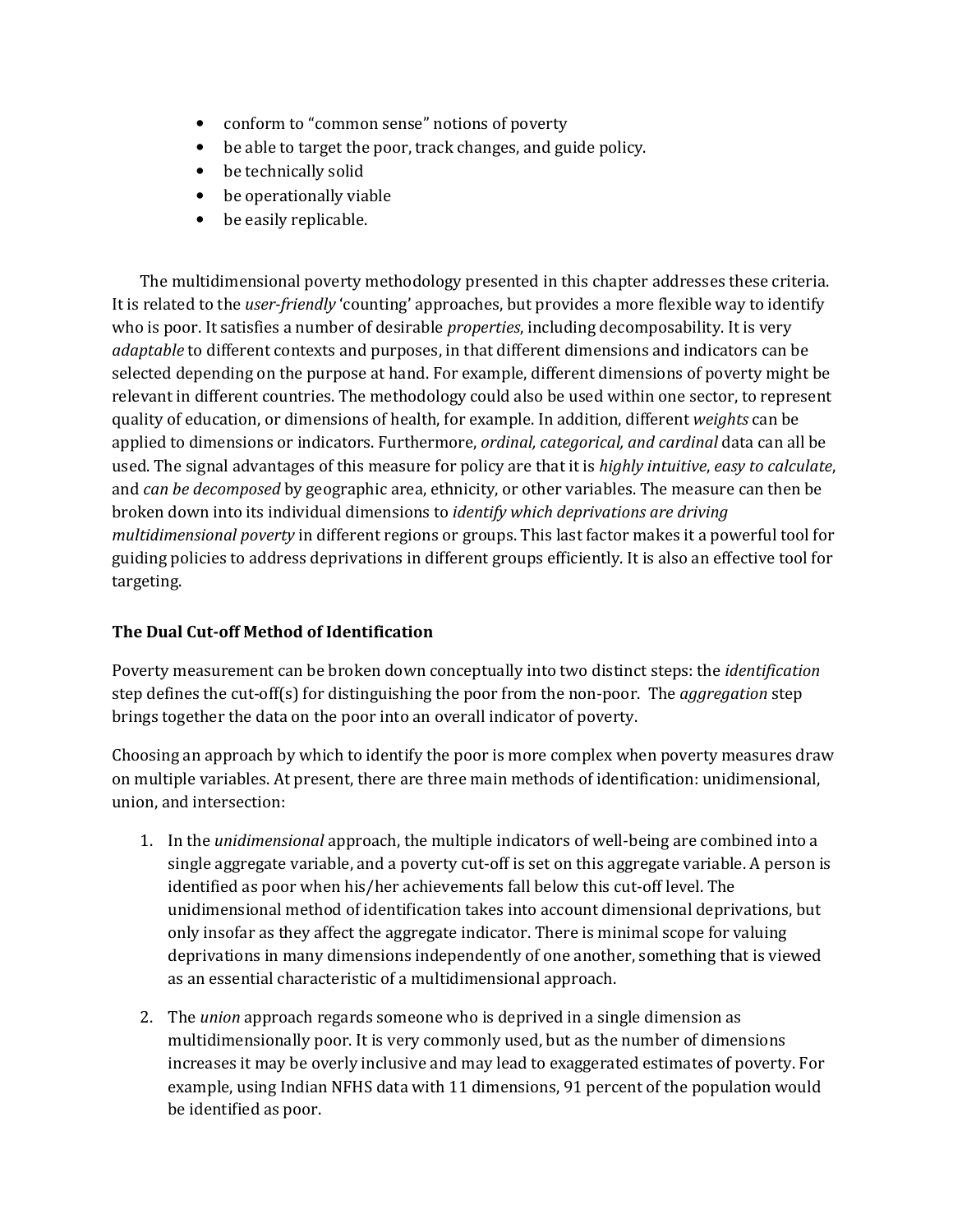3. The *intersection* method requires someone to be deprived in all dimensions in order to be identified as poor. This is often considered to be too restrictive, and generally produces untenably low estimates of poverty. In the Indian example mentioned above, no one was deprived in all 11 dimensions by the intersection method.

The problems with existing approaches have been widely acknowledged, and the need for an acceptable alternative is clear. Our method of identification uses two forms of cut-offs and a counting methodology. The *first cut-off* is the traditional dimension-specific poverty line or cut-off. This is set for each dimension, and identifies whether a person is deprived with respect to that dimension. The *second cut-off* delineates how widely deprived a person must be in order to be considered poor. If the dimensions are equally weighted, the second cut-off is simply the number of dimensions in which a person must be deprived to be considered poor. This equally-weighted approach is known as the *counting* approach, and is widely used in policy work. For example, Mack and Lansley (1985) identified people as poor if they were poor in 3 or more of 26 deprivations, and the UNICEF Child Poverty Report 2003 identified any child who was poor with respect to two or more deprivations as being in extreme poverty.

We then *aggregate* using a natural extension of the Foster Greer Thorbecke (FGT) poverty measures in multidimensional space.

#### 12 Steps to a Multidimensional Poverty Measure

Our methodology can be intuitively introduced in 12 steps. The first six steps are common to many multidimensional poverty measures; the remainder are more specific to our methodology.

Step 1: Choose Unit of Analysis. This is most commonly an individual or household, but could also be a community, school, clinic, firm, district, or other unit.

Step 2: Choose Dimensions. The choice of dimensions is important, but is less haphazard than people assume. In practice, most researchers implicitly draw upon five selection methods, either alone or in combination:

- Ongoing deliberative *participatory exercises* that elicit the values and perspectives of  $\bullet$ stakeholders. A variation of this is to use survey data on people's perceived necessities.
- A list that has achieved a degree of legitimacy due to *public consensus*, such as the declaration of universal human rights, the Millennium Development Goals, or similar lists at national and local levels.
- Implicit or explicit assumptions about what people do value or should value. At times these are the informed guesses of the researcher; in other situations they are drawn from convention, social or psychological theory, or philosophy.
- Convenience or a convention that is taken to be authoritative, or because these are the only data available that have the required characteristics.
- Empirical evidence regarding people's values or data on consumer preferences and behaviors, or studies of what values are most conducive to mental health or social benefit.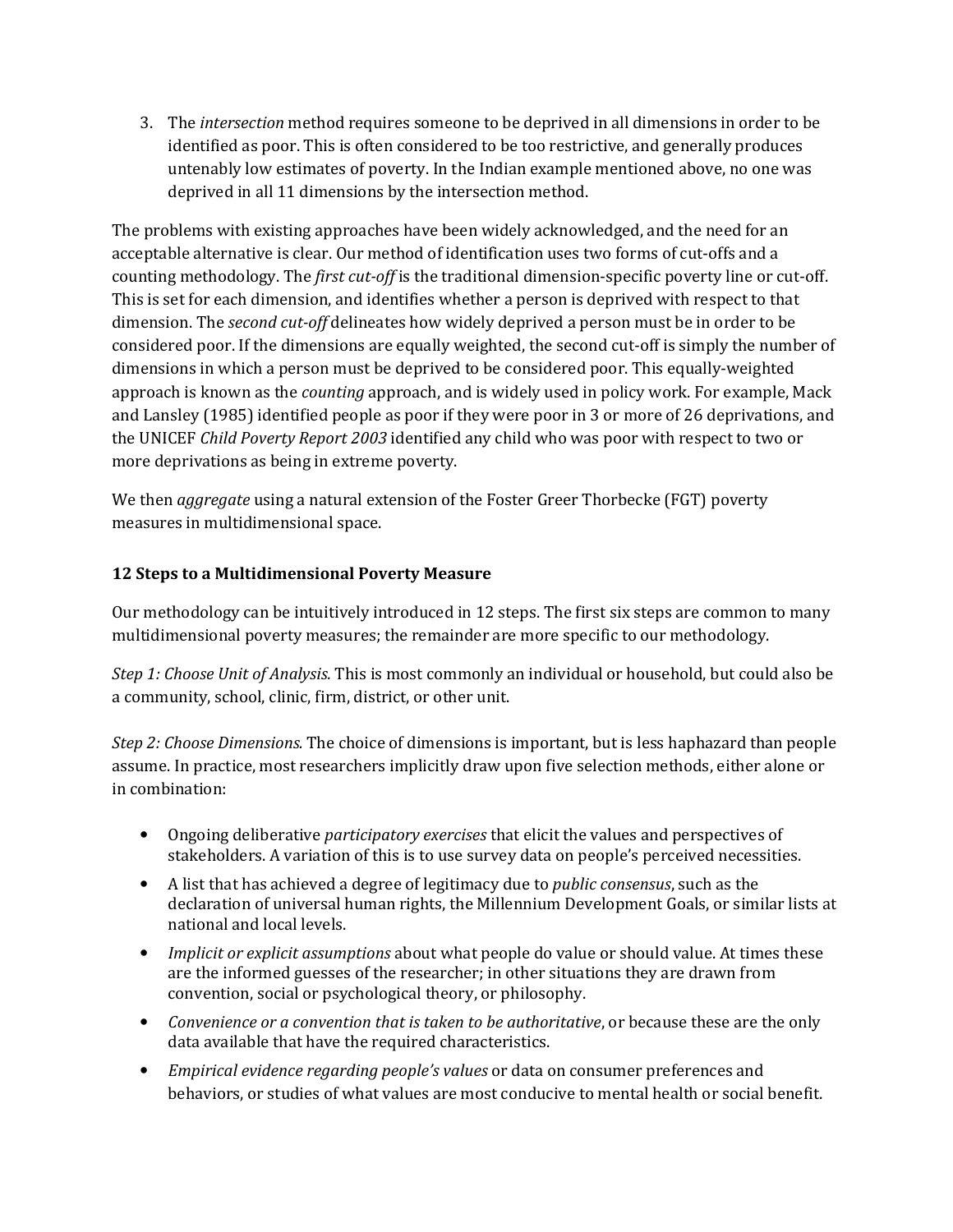Clearly these processes overlap and are often used in tandem empirically; for example; nearly all exercises will need to consider data availability or data issues, and often participation or at least consensus is required to give the dimensions public legitimacy.

Step 3: Choose Indicators. Indicators are chosen for each domain on the principles of accuracy (using as many indicators as necessary so that analysis can properly guide policy) and *parsimony* (using as few indicators as possible to ensure ease of analysis for policy purposes and transparency). Statistical properties are often relevant – for example, when possible and reasonable, choosing indicators that are not highly correlated.

Step 4: Set Poverty Lines. A poverty cut-off is set for each dimension. This step establishes the first cut-off in the methodology. Every person can then be identified as deprived or non-deprived with respect to each dimension. For example, if the dimension is schooling ("How many years of schooling have you completed?") then '6 years or more' might identify non-deprivation while '1-5 years' might identify deprivation in the domain. Poverty thresholds can be tested for robustness, or multiple sets of thresholds can be used to clarify explicitly different categories of the poor (such as poor and extreme poor).

*Step 5: Apply Poverty Lines.* This step replaces the person's achievement with their status with respect to each cutoff—for example, in the dimension of health where the indicators are "access to health clinic" and "self-reported morbidity," people are identified as being deprived or nondeprived for each indicator. The process is repeated for all indicators for all other dimensions. Table 2 provides an example for a group of four people. ND indicates that the person is not deprived (in other words, their value in that dimension is higher than the cut-off), and D indicates that the person is deprived (their value is lower than the cut-off).

Step 6: Count the number of deprivations for each person as demonstrated in the last column of Table 2. (Equal weights among indicators are assumed for simplicity. However, general weights can be applied in which case the weighted sum is calculated.)

Step 7: Set the second cut-off, which we call k. Assuming equal weights for simplicity, set a second identification cut-off,  $k$ , which gives the number of dimensions in which a person must be deprived in order to be considered multidimensionally poor. In practice, it may be useful to calculate the measure for several values of k. Robustness checks can be performed across all values of k. In the example in Table 2, k is set to 4 and the shaded people are identified as poor.

Step 8: Apply cut-off (k) to obtain the set of poor persons and censor all non-poor data. The focus is now on the profile of the poor and the dimensions in which they are deprived. All information on the non-poor is replaced with zeros. This is shown in Table 3.

Step 9: Calculate the Headcount, H. Divide the number of poor people by the total number of people. In our example, when  $k = 4$ , the headcount is merely the proportion of people who are poor in at least 4 of d dimensions. For example, as seen in Tables 2 and 3, two of the four people were identified as poor, so  $H = 2/4 = 50$  percent. The multidimensional headcount is a useful measure,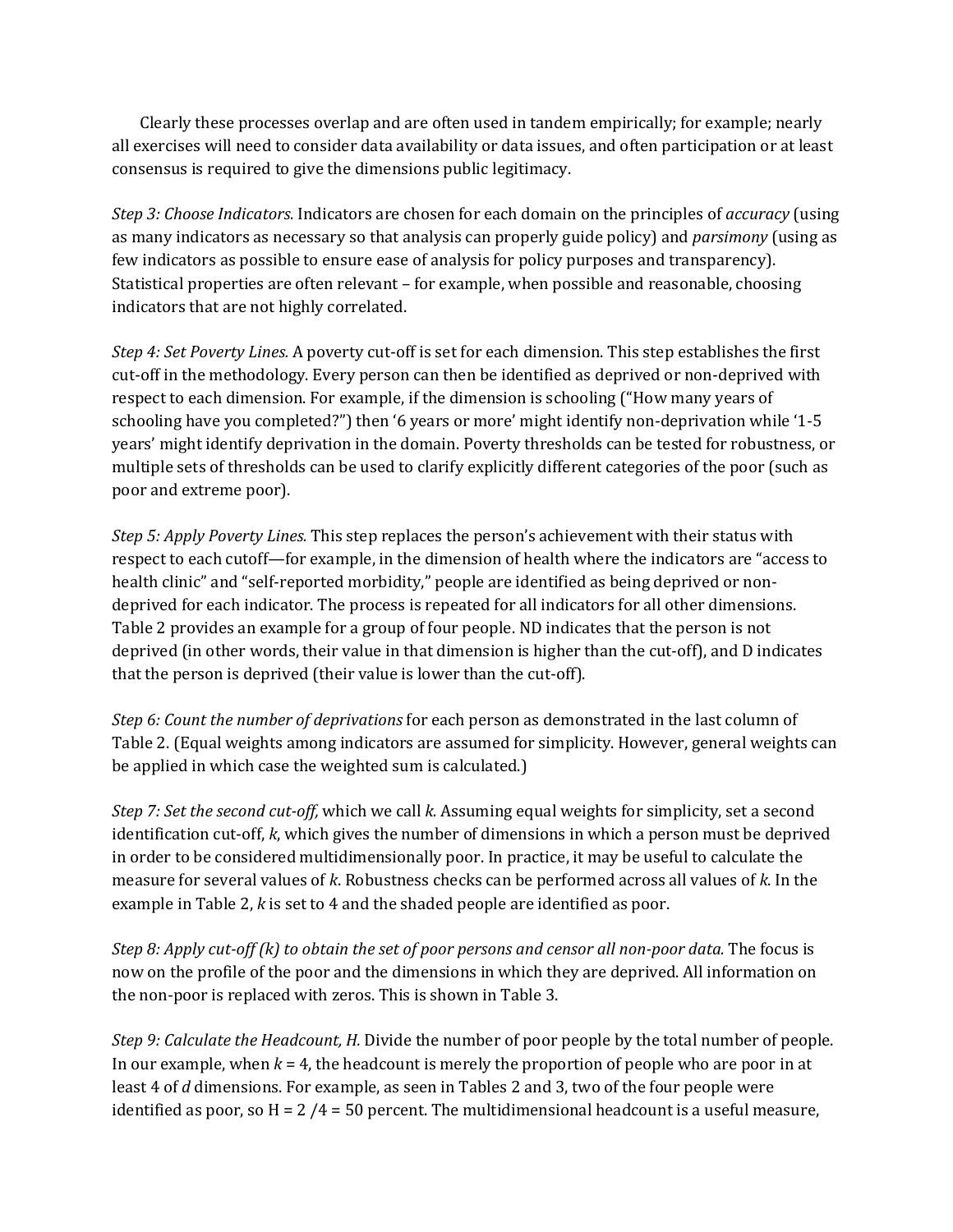but it does not increase if poor people become more deprived, nor can it be *broken down* by dimension to analyse how poverty differs among groups. For that reason we need a different set of measures.

Step 10: Calculate the Average Poverty Gap, A. A is the average number of deprivations a poor person suffers. It is calculated by adding up the proportion of total deprivations each person suffers (for example in Table 3, Person 1 suffers 4 out of 6 deprivations and Person 4 suffers 6 out of 6) and dividing by the total number of poor persons.  $A = (4/6+6/6)/2 = 5/6$ .

Step 11: Calculate the Adjusted Headcount,  $M_0$ . If the data are binary or ordinal, multidimensional poverty is measured by the Adjusted Headcount,  $M_0$  which is calculated as H times A. Headcount poverty is multiplied by the 'average' number of dimensions in which all poor people are deprived to reflect the *breadth* of deprivations. In our example,  $HA = 2/4*5/6=5/12$ .

Step 12: Decompose by group, and break down by dimension. The adjusted headcount  $M_0$  can be decomposed by population subgroup (such as region, rural/urban, or ethnicity). After constructing  $M_0$  for each subgroup of the sample, we can break  $M_0$  apart to study the contribution of each dimension to overall poverty. To break down by dimension, let  $A_i$  be the contribution of dimension *j* to the average poverty gap A.  $A_i$  could be interpreted as the *average deprivation share* across the poor in dimension *j*. The dimension-adjusted contribution of dimension *j* to overall poverty, which we call  $M_{0i}$ , is then obtained by multiplying H by  $A_i$  for each dimension.

## Basic Properties of the Multidimensional Measure M<sub>0.</sub>

The adjusted headcount  $M_0$  is useful for a variety of reasons worth mentioning:

- It can be calculated for different groups in the population, such as people from a certain region, ethnic group, or gender, for example.
- The poverty level increases if one or more people become deprived in an additional dimension, so it is sensitive to the multiplicity of deprivations.
- It adjusts for the size of the group it is being calculated for, allowing for meaningful international comparison across different sized countries.
- It can be broken down into dimensions to reveal to policymakers what dimensions contribute the most to multidimensional poverty in any given region or population group.

Related Multidimensional Measures: Calculate the Adjusted Poverty Gap  $(M_1)$ , and Squared Poverty  $Gap(M_2)$ . If at least some data are cardinal, replace the '1' for each deprived person by their normalized poverty gap (the poverty line minus their achievement divided by the poverty line), and calculate the average normalized poverty gap G, which is the sum of the values of the poverty gaps, divided by the number of deprivations (in the case of ordinal data, the poverty gap will always be 1). The Adjusted Poverty Gap  $M_1$  is given by HAG, or the  $M_0$  measure above multiplied by the average poverty gap. The Squared Poverty Gap  $M_2$  is calculated by squaring each poverty gap individually, and replacing  $G$  with the average *squared normalized poverty gap*  $S$ *,* so the measure is HAS. The Squared measure reflects inequality among the poor.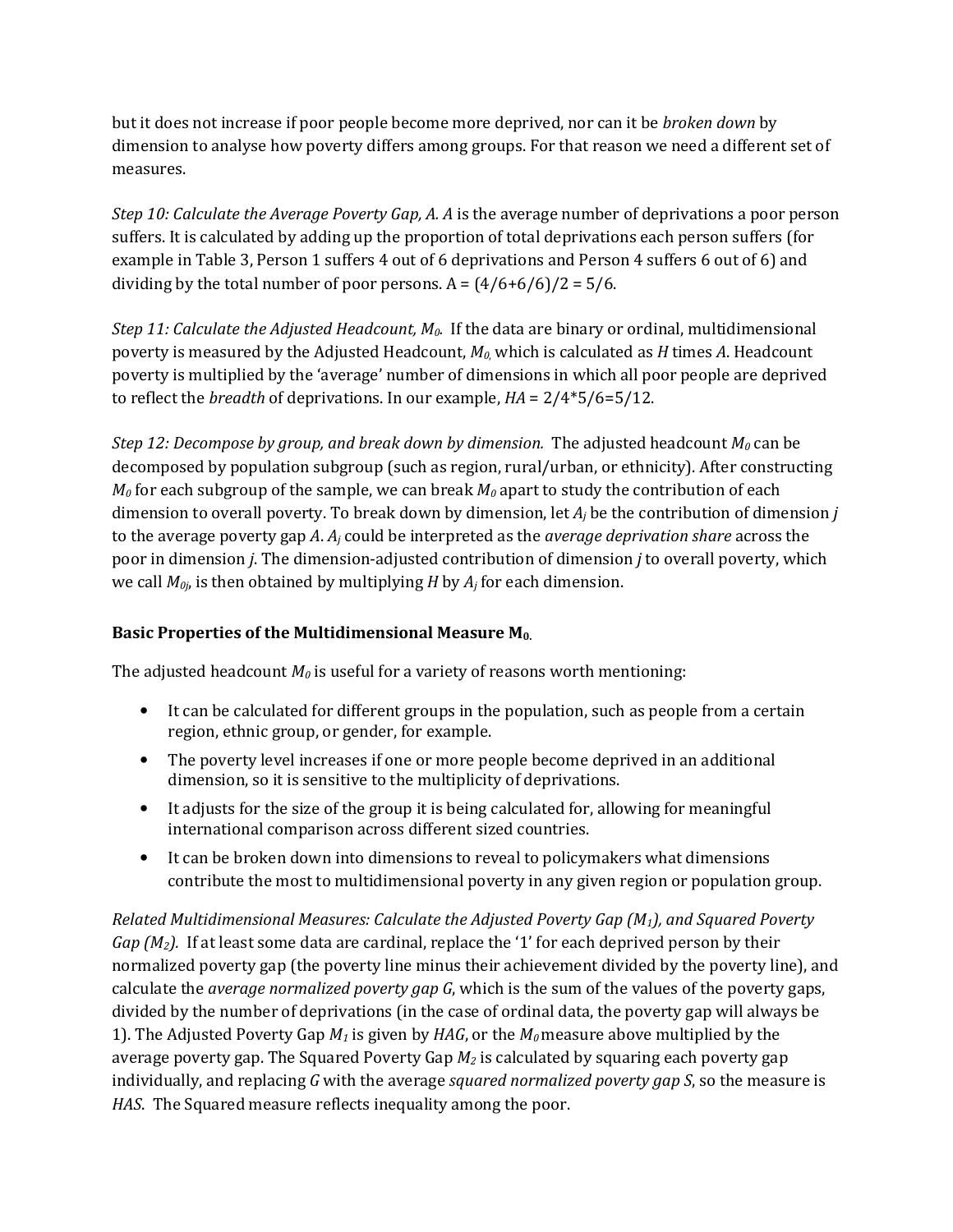#### **Showing How Multidimensionality Matters**

This example of the measurement methodology and its variations is based on U.S. data from the 2004 National Health Interview Survey for adults aged 19 and above  $(n = 45,884)$ . Four indicators were used:

- 1. *Income*: a person is deprived if he/she lives in a household falling below the standard income poverty line; income is measured in poverty line increments and is grouped into 15 categories.
- 2. Health: a person is deprived if he/she self reports 'fair' or 'poor' health.
- 3. Health insurance: a person is deprived if he/she lacks health insurance
- 4. Schooling: a person is deprived if he/she lacks a high-school diploma

The population was divided into four groups: Hispanic/Latino (Hispanic), White (Non-Hispanic), Black/African American, and Other. Table 4 presents the traditional income poverty headcount (the share of the population below the income cutoff), and the multidimensional measures H and  $M_0$ , where the latter are evaluated using  $k = 2$  and equal weights. Column 3 gives the population share in each group while Column 5 presents the share of all income-poor people found in each group. Comparing these two columns, it is clear that the incidence of income poverty is disproportionately high for the Hispanic and African-American populations.

Moving now to the multidimensional headcount ratio H, Column 7 gives the percentage of all multidimensionally poor people who fall within each group. The percentage of the multidimensionally poor who are Hispanic is much higher than the respective figure in Column 5, while the percentage who are African-American is significantly lower, illustrating how this multidimensional approach to identifying the poor can alter the traditional, income-based poverty profile. Whereas Column 7 gives the distribution of poor people across the groups, Column 9 lists the distribution of *deprivations* experienced by the poor people in each group. The resulting figures for  $M_0$  further reveal the disproportionate Hispanic contribution to poverty that is evident in this dataset.

Why does multidimensional poverty paint such a different picture? Table 5 uses the methodology outlined above to identify the dimension-specific changes driving the variations in  $M_0$ . The final column of Table 5 reproduces the group poverty levels found in Column 8 of Table 4, while the rows break these poverty levels down by dimension. The factor contributions to poverty were calculated by aggregating the share of the respective population that is both poor and deprived in one particular dimension and dividing it by the total number of dimensions. The first row gives the decomposition for the Hispanic population, with Column 2 indicating that 20 percent of Hispanics are both multidimensionally poor and deprived in income. Column 6 has the overall  $M_0$ for Hispanics, which is simply the average of  $H1$  through  $H4$ . The second row expresses the same data in percentage terms, with Column 2 providing the percent contribution of the income dimension to the Hispanic level of  $M_0$  or, alternatively, the percentage of all deprivations experienced by the Hispanic poor population that are income deprivations. Notice that for Hispanics, the contribution from health insurance and schooling is quite high, whereas the contribution of income is relatively low. In contrast, the contribution of income for African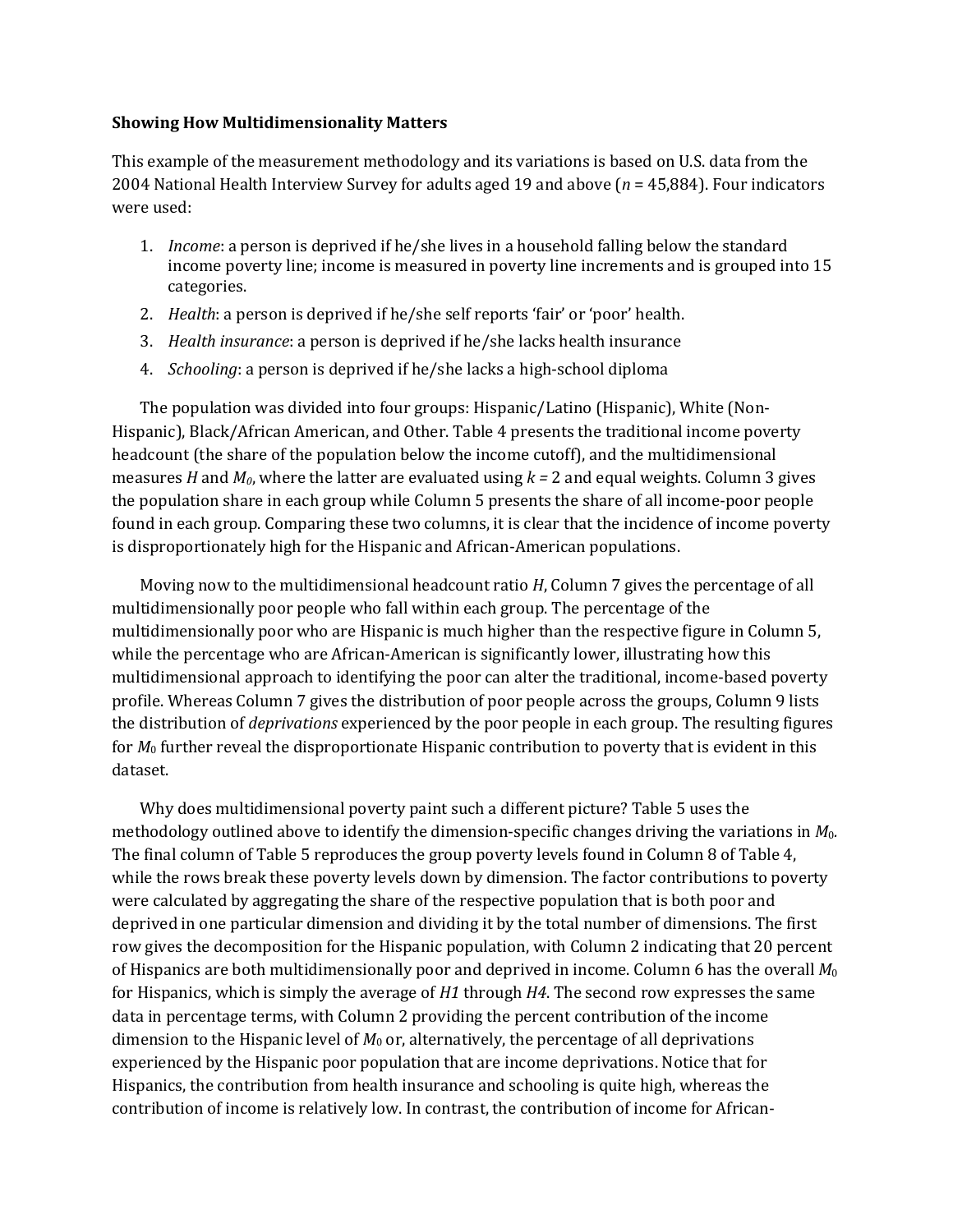Americans is relatively high. This explains why, in comparison to traditional income-based poverty, the percentage of overall multidimensional poverty originating in the Hispanic population rises, while the contribution for African-Americans is lower. The example shows how the measure  $M_0$  can be readily broken down by population subgroup and dimension to help explain its aggregate level.

Additional applications are underway in China, India, Pakistan, Bhutan, Sub-Saharan Africa, and Latin America. These papers demonstrate different qualities of the measure:

The measure can identify and target particularly distressed households for public support. The conditional cash transfer program Oportunidades in Mexico and the 'BPL' or Below the Poverty Line' calculations in India all use a particular measure to identify qualified recipients for public support. In India, the  $M_0$  measure (white) in rural areas (with dimensions that match the government's below-the-poverty-line measure) is in some case strikingly different from income poverty estimates (blue), and from the (widely criticised) government measure to identify and target those who live 'below the poverty line' (BPL purple.



The measure can be decomposed to see what is driving poverty in different regions or groups. In Bhutan, the rank of the districts changed when moving from income to multidimensional poverty. The relatively wealthy state of Gasa fell 11 places when ranked by multidimensional poverty rather than by income, and the state of Lhuntse, which was ranked  $17<sup>th</sup>$  of 20 by income, rose 9 places when ranked by multidimensional poverty. When the  $M_0$  measure is decomposed by dimension, we find that in Gasa, poverty is driven by a lack of electricity, drinking water, and overcrowding; income is hardly visible as a cause of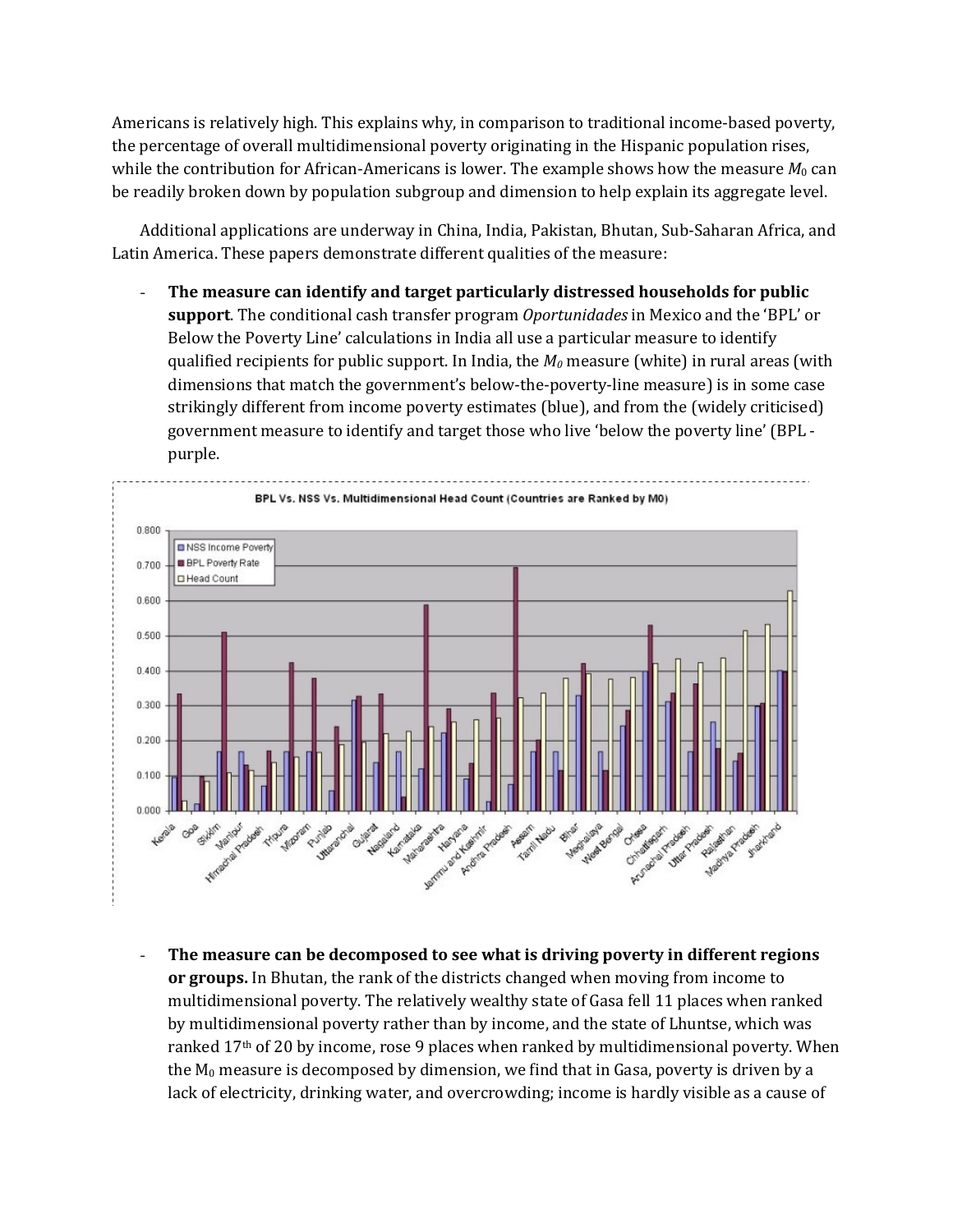poverty. In Lhuntse, income is a much larger contributor to poverty than other dimensions, hence its increase. Although further analysis is required, these results suggest that policy priorities to reduce multidimensional poverty in each state will differ significantly.



# **Composition of Multidimensional** Poverty in Two Districts - Mo with k=2

The robustness of multidimensional poverty can be tested using different  $\overline{a}$ 

assumptions. In Sub-Saharan Africa, five countries were compared using DHS data. For all possible values of k (the second cut-off) we find that Burkina is *always* poorer than Guinea, regardless of whether we count as poor persons those who are deprived in only one dimension or in every dimension (assets, health, education, and empowerment, in this example).